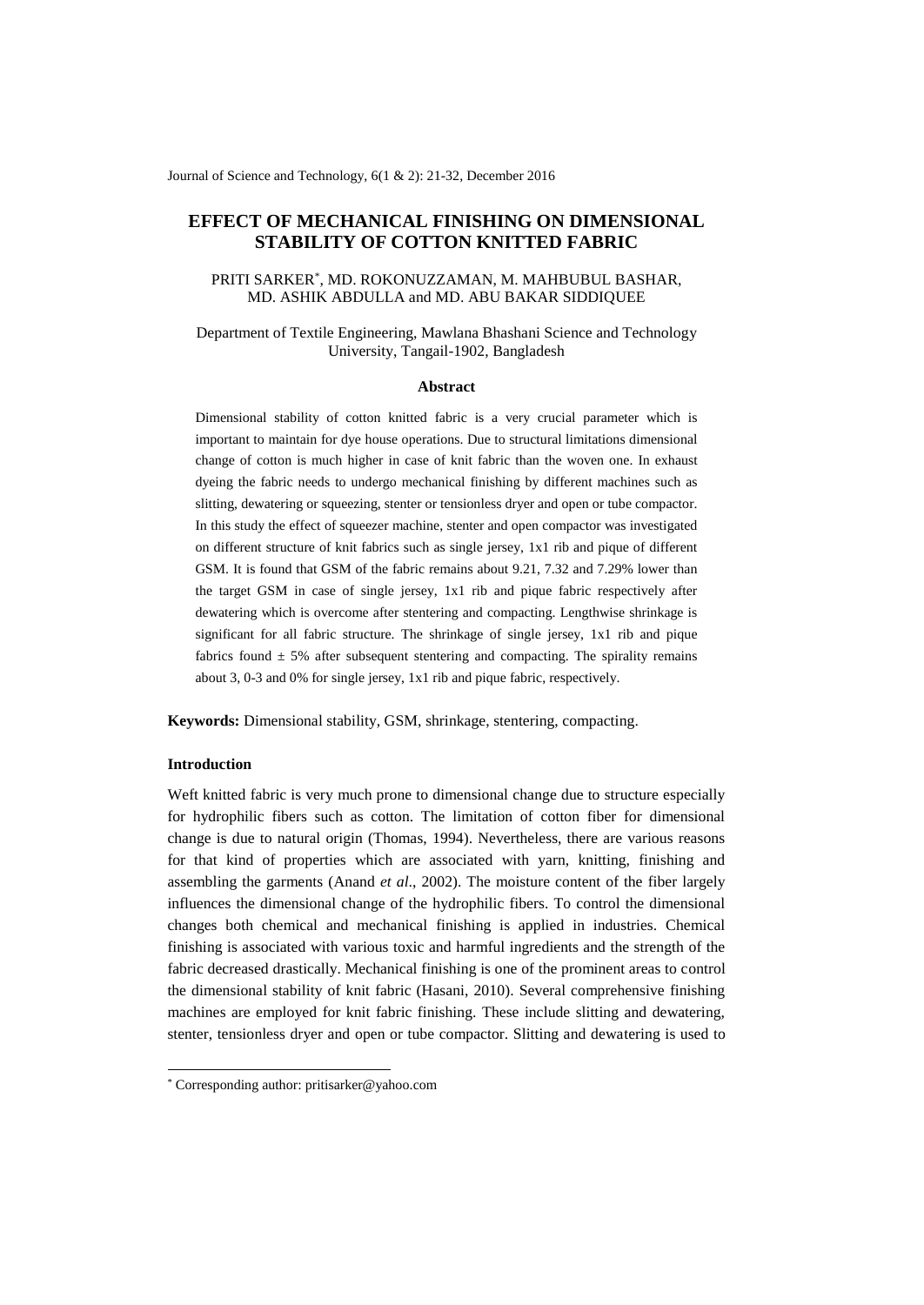remove the excess amount of water after dyeing, tensionless dryer is used to dry the fabric and stenter is applied both for drying and various finishing purposes in case of open fabric. Residual shrinkage of fabric is minimized by the action of compactor. Mechanical finishing is applied along with thermal action to stabilize the knit fabric. This involved stretching in length or width direction and over feeding or under feeding technique. The fabric speed is controlled critically in various machines for synergistic effect with both mechanical and thermal action.

Very few workers demonstrated on the knitted fabric and as well as on the effect of finishing processing on the quality of knit fabric (Matsudaira and Matsui, 1992; Kawabata and Niwa, 1989). The objectives of this study is to know the effect of finishing processes on fabric quality especially shrinkage and GSM. These properties are very much important for weft knitted cotton fabric. As for buyer requirement is concerned to get the target GSM within acceptable shrinkage limit, these finishing stages are very much important in different structure. The investigation was conducted at Epylion Fabrics Ltd. Twenty seven batches were examined from dewatering to compaction.

#### **Materials and Methods**

In this study three commercially popular fabrics such as single jersey,  $(1x1)$  rib and pique were investigated. The GSM taken for study were 140, 160 and 180 for single jersey, 200, 220 and 240 for plain 1x1 rib and 140, 160 and 180 for pique fabric. Each GSM is studied for three colors such as light, medium and dark. The fabric composition is 100% cotton and stitch length of different GSM against different colors and count is tabulated below in table 1.

|     |       | Single Jersey |      |                     |     | Plain Rib                |      |      |                     |            | Pique |                     |           |      |  |
|-----|-------|---------------|------|---------------------|-----|--------------------------|------|------|---------------------|------------|-------|---------------------|-----------|------|--|
| GSM | Count |               |      | Stitch length in mm |     |                          |      |      | Stitch length in mm | <b>GSM</b> | Count | Stitch length in mm |           |      |  |
|     |       | w             | M    | D                   |     | GSM Count<br>M<br>W<br>D |      |      |                     | W          | M     | D                   |           |      |  |
| 140 | 32    | 2.70          | 2.75 | 2.80                | 200 | 30                       | 2.50 | 2.60 | 2.55                | 140        | 40    | 2.35                | 2.35 2.40 |      |  |
| 160 | 28    | 2.85          | 2.74 | 2.65                | 220 | 28                       | 2.60 | 2.65 | 2.70                | 160        | 30    | 2.50                | 2.55 2.60 |      |  |
| 180 | 24    | 2.74          | 2.78 | 2.80                | 240 | 26                       | 2.75 | 2.80 | 2.55                | 180        | 28    | 2.55                | 2.60      | 2.65 |  |

#### **Table 1. Stitch length of different structure fabric**

Note: W= White, M= Medium, D= Dark

The fabric was processed in dewatering, stenter and compactor sequentially. Each batch of particular color and GSM was observed from dewatering to compactor. The following paragraph describes the sequential contribution of aforementioned machines.

*Slitting and Dewatering Machine*: Slitting is a process that is applied for cutting the tubular fabric to open out it through the intended break wales line on lengthwise direction prior to facilitate the next subsequent process. The removal of excess water after dyeing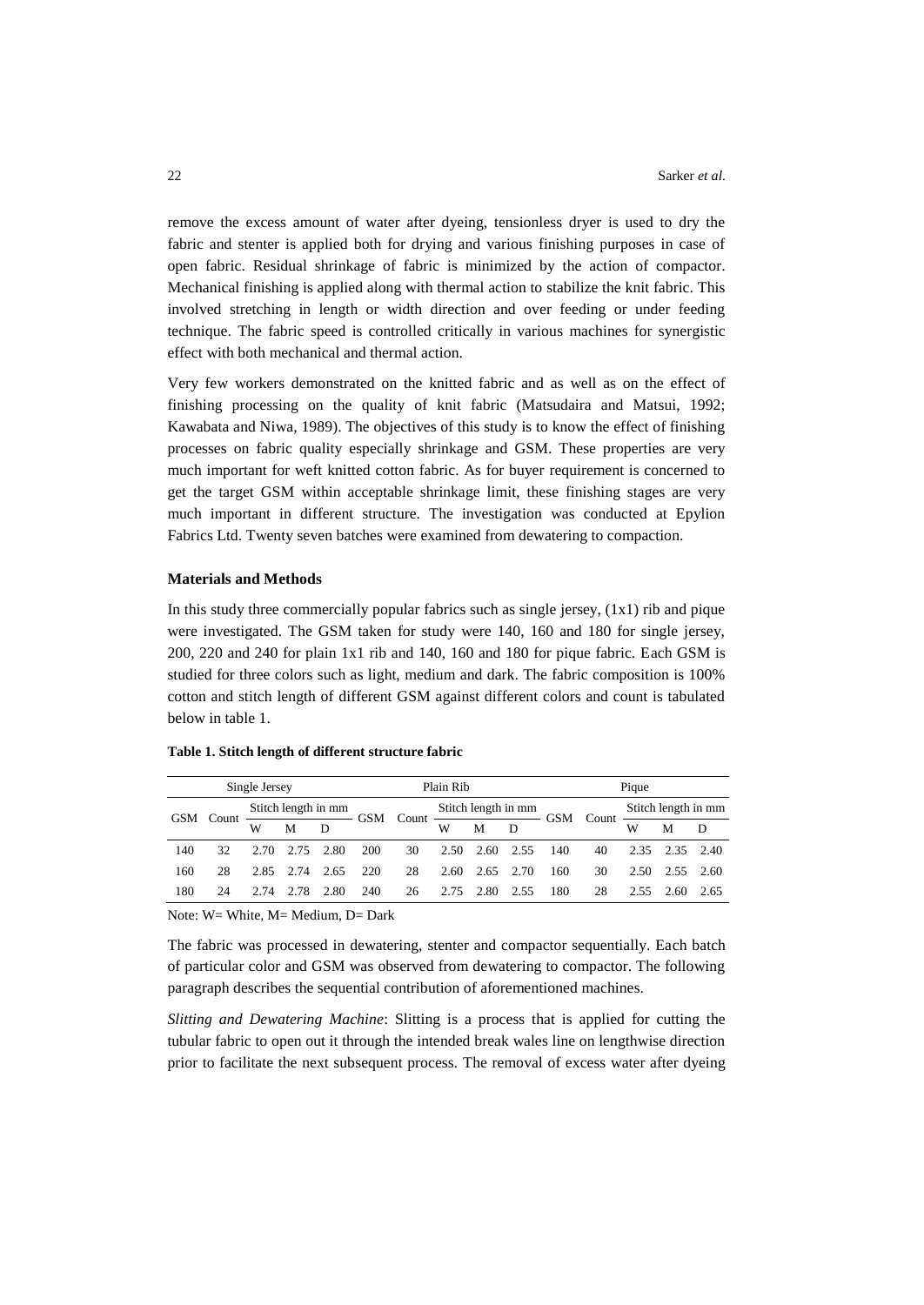is done by the dewatering machine. Present investigation is carried out by slitting and dewatering machine by Bianco originated in Italy.

*Stenter Machine*: Stenter is a versatile machine used in textile processing plant. It can be used for fabric drying, heat setting and various chemical processes including coloration of fabric. In this investigation the stenter was applied for drying and control the gsm of the fabric. It was by LK & LH Co- LTD originated in Taiwan.

*Open Compactor Machine*: Actual residual shrinkage of the knit fabric is controlled by compactor. The compressive blanket action and thermal energy are synergistically applied onto the fabric. The mechanism of compaction is described elsewhere (Marsh, 1957). The experiments were conducted on compactor by Tube-Tex originated in the USA.

The set parameters of these three machines for different structure of fabrics, colors and GSM are described in table 2, 3 and 4. In case of dyeing for white Brightener (Syno white 4bk) was used as self shade and for medium and dark combination shade of reactive dyes were used. Here 2% shade was used as medium and 3% shade was used as dark shade.

**Table 2. Set parameters of the machines for single jersey fabric**

|        |            | De-Water $m/c$<br>Parameter |           | Stenter m/c Parameter |       | Compactor m/c Parameter |           |       |  |
|--------|------------|-----------------------------|-----------|-----------------------|-------|-------------------------|-----------|-------|--|
| Colour | <b>GSM</b> | Padder                      | Temp      | Over Feed             | Speed | Temp                    | Over Feed | Speed |  |
|        |            | Pressure (Bar)              | ${}^{0}C$ | $%$ ,                 | m/min | ${}^{0}C$               | $%$ ,     | m/min |  |
| White  |            | 1.5                         | 140       | 200                   | 22    | 100                     | 45        | 25    |  |
| Medium | 140        | 1.5                         | 140       | 200                   | 18    | 110                     | 40        | 25    |  |
| Dark   |            | 2.0                         | 150       | 180                   | 18    | 110                     | 40        | 30    |  |
| White  |            | 2.0                         | 150       | 200                   | 18    | 100                     | 45        | 25    |  |
| Medium | 160        | 2.0                         | 160       | 180                   | 17    | 110                     | 40        | 25    |  |
| Dark   |            | 2.0                         | 160       | 180                   | 17    | 110                     | 40        | 25    |  |
| White  |            | 2.0                         | 150       | 180                   | 18    | 110                     | 45        | 30    |  |
| Medium | 180        | 2.0                         | 160       | 180                   | 18    | 110                     | 45        | 30    |  |
| Dark   |            | 2.0                         | 160       | 170                   | 20    | 120                     | 30        | 30    |  |

| Table 3. Set parameters of the machines for rib fabric |  |  |  |  |  |
|--------------------------------------------------------|--|--|--|--|--|
|--------------------------------------------------------|--|--|--|--|--|

|        |            | De-Water $m/c$  |           | Stenter $m/c$ |       | Compactor $m/c$ |           |       |  |
|--------|------------|-----------------|-----------|---------------|-------|-----------------|-----------|-------|--|
| Colour | <b>GSM</b> | parameter       |           | parameter     |       | parameter       |           |       |  |
|        |            | Padder pressure | Temp      | Over Feed     | Speed | Temp            | Over Feed | Speed |  |
|        |            | (Bar)           | ${}^{0}C$ | $\%$          | m/min | ${}^{0}C$       | $%$ ,     | m/min |  |
| White  |            | 2.5             | 150       | 160           | 20    | 110             | 45        | 30    |  |
| Medium | 200        | 2.5             | 150       | 150           | 18    | 110             | 45        | 30    |  |
| Dark   |            | 2.5             | 160       | 150           | 18    | 120             | 40        | 35    |  |
| White  |            | 2.5             | 150       | 140           | 18    | 110             | 35        | 35    |  |
| Medium | 220        | 2.6             | 160       | 140           | 19    | 120             | 25        | 30    |  |
| Dark   |            | 2.7             | 160       | 135           | 20    | 120             | 25        | 30    |  |
| White  |            | 2.0             | 160       | 140           | 18    | 120             | 30        | 30    |  |
| Medium | 240        | 2.5             | 160       | 140           | 18    | 120             | 30        | 35    |  |
| Dark   |            | 2.5             | 160       | 140           | 18    | 120             | 30        | 35    |  |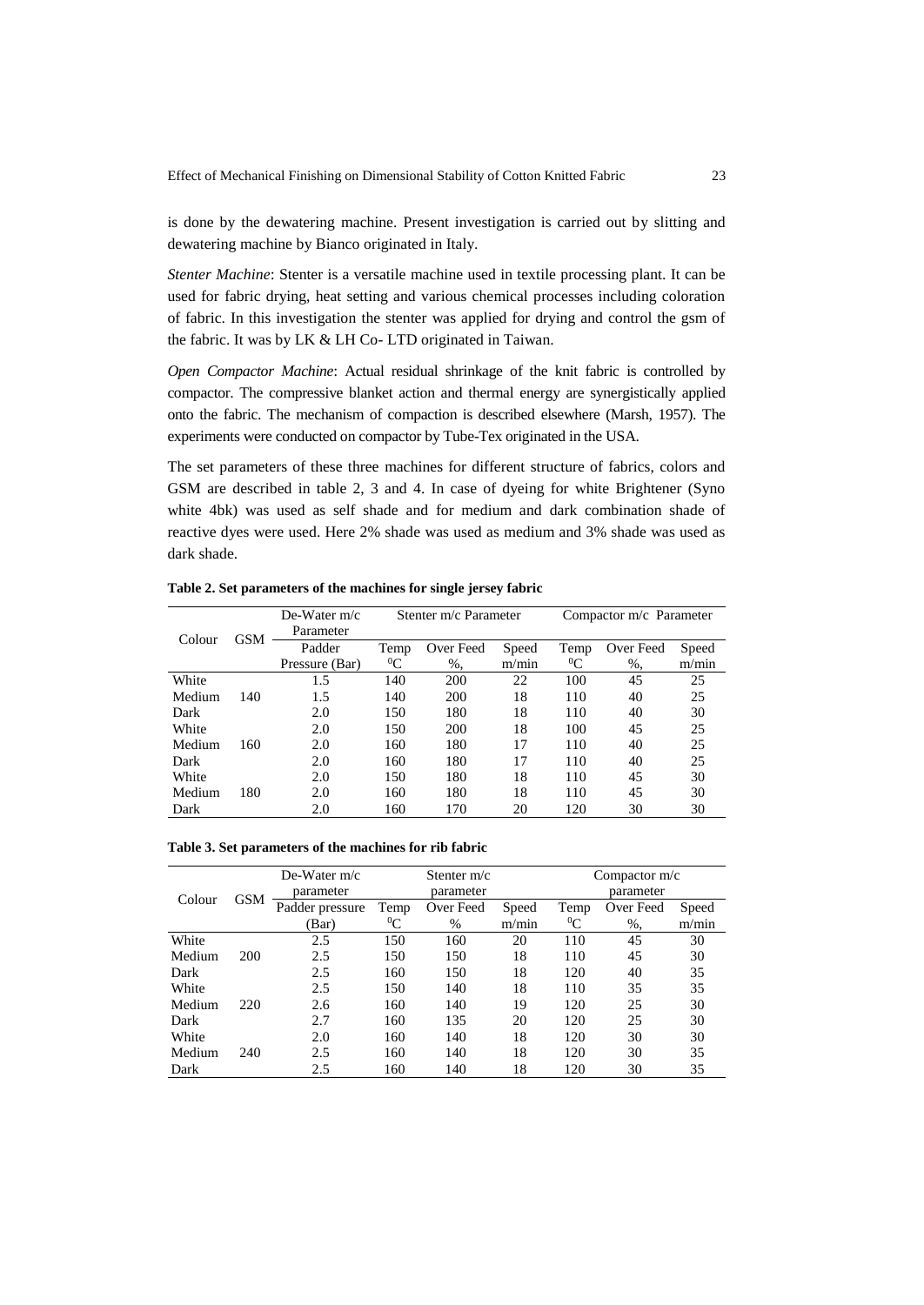|        |            | De-Water $m/c$<br>parameter |           | Stenter m/c parameter |       | Compactor m/c parameter |           |       |  |  |
|--------|------------|-----------------------------|-----------|-----------------------|-------|-------------------------|-----------|-------|--|--|
| Colour | <b>GSM</b> | Padder                      | Temp      | Over Feed             | Speed | Temp                    | Over Feed | Speed |  |  |
|        |            | pressure (Bar)              | ${}^{0}C$ | %,                    | m/min | ${}^{0}C$               | $%$ .     | m/min |  |  |
| White  |            | 2.25                        | 140       | 200                   | 22    | 110                     | 45        | 30    |  |  |
| Medium | 140        | 2.50                        | 150       | 190                   | 20    | 120                     | 45        | 30    |  |  |
| Dark   |            | 2.55                        | 160       | 180                   | 20    | 120                     | 30        | 35    |  |  |
| White  |            | 2.0                         | 150       | 200                   | 22    | 110                     | 40        | 35    |  |  |
| Medium | 160        | 2.25                        | 160       | 180                   | 20    | 120                     | 40        | 35    |  |  |
| Dark   |            | 2.35                        | 160       | 180                   | 20    | 120                     | 35        | 35    |  |  |
| White  |            | 2.15                        | 160       | 200                   | 20    | 110                     | 45        | 25    |  |  |
| Medium | 180        | 2.0                         | 160       | 190                   | 19    | 110                     | 45        | 25    |  |  |
| Dark   |            | 2.0                         | 160       | 180                   | 18    | 120                     | 40        | 30    |  |  |

**Table 4. Set parameters of the machines for pique fabric**

*Determination of Grams per Square Metre (GSM)*: The GSM of the fabric was measured according to ISO 3801 (ISO, 1977).

*Determination of Dimensional Stability*: The dimensional stability and spirality of the fabric was measured according to ISO 5077 (ISO, 1984) and ISO 16322-2 (ISO, 2005).

## **Results and Discussion**

The dimensional change of fabric is termed as shrinkage and expressed in percentage. Decrease (shrinkage) is denoted by minus (-) sign and increase (stretch) is denoted by plus (+) sign and both phenomena are revealed as shrinkage differentiating with minus(-) and plus (+) sign. Shrinkage is measured in two directions lengthwise and width wise. Table 5 shows the shrinkage of single jersey fabric of 140 GSM of three shades after dewatering, drying and compacting. From the results it is shown that lengthwise shrinkage is significant after dewatering that the fabric tends to decrease in length. This finding supports that, during exhaust dyeing the fabric undergoes length wise stretch.

**Table 5. Changes in dimension in different stages of finishing for Single Jersey 140 GSM fabric**

|               |       | <b>Dewatering</b> |                  |              |      | <b>Stentering</b> | Compacting    |    |               |  |
|---------------|-------|-------------------|------------------|--------------|------|-------------------|---------------|----|---------------|--|
| Shrinkage (%) |       |                   |                  |              |      | Shrinkage (%)     | Shrinkage (%) |    |               |  |
| Shade         | L     | W                 | Spirality $(\%)$ | $\mathbf{L}$ | W    | Spirality $(\%)$  | L             | W  | Spirality (%) |  |
| White         | $-11$ |                   | 6                | $-4$         | -6   |                   | $-4$          | -5 |               |  |
| Medium        | $-12$ |                   |                  | -6           | $-7$ | 3                 | $-5$          | -6 | 3             |  |
| Dark          | $-12$ | $-2$              | 5                | -5           | -6   | 5                 | -4            | -5 |               |  |

Note: L=Lengthwise W= Widthwise

After drying in stenter the fabric stabilizes too much extent as a result of shrinkage comes to 5 to 6% in both length wise and width wise direction. In the compactor the shrinkage of the fabric stabilized to a great extent and the amount stands 4 to 5% without some fluctuations.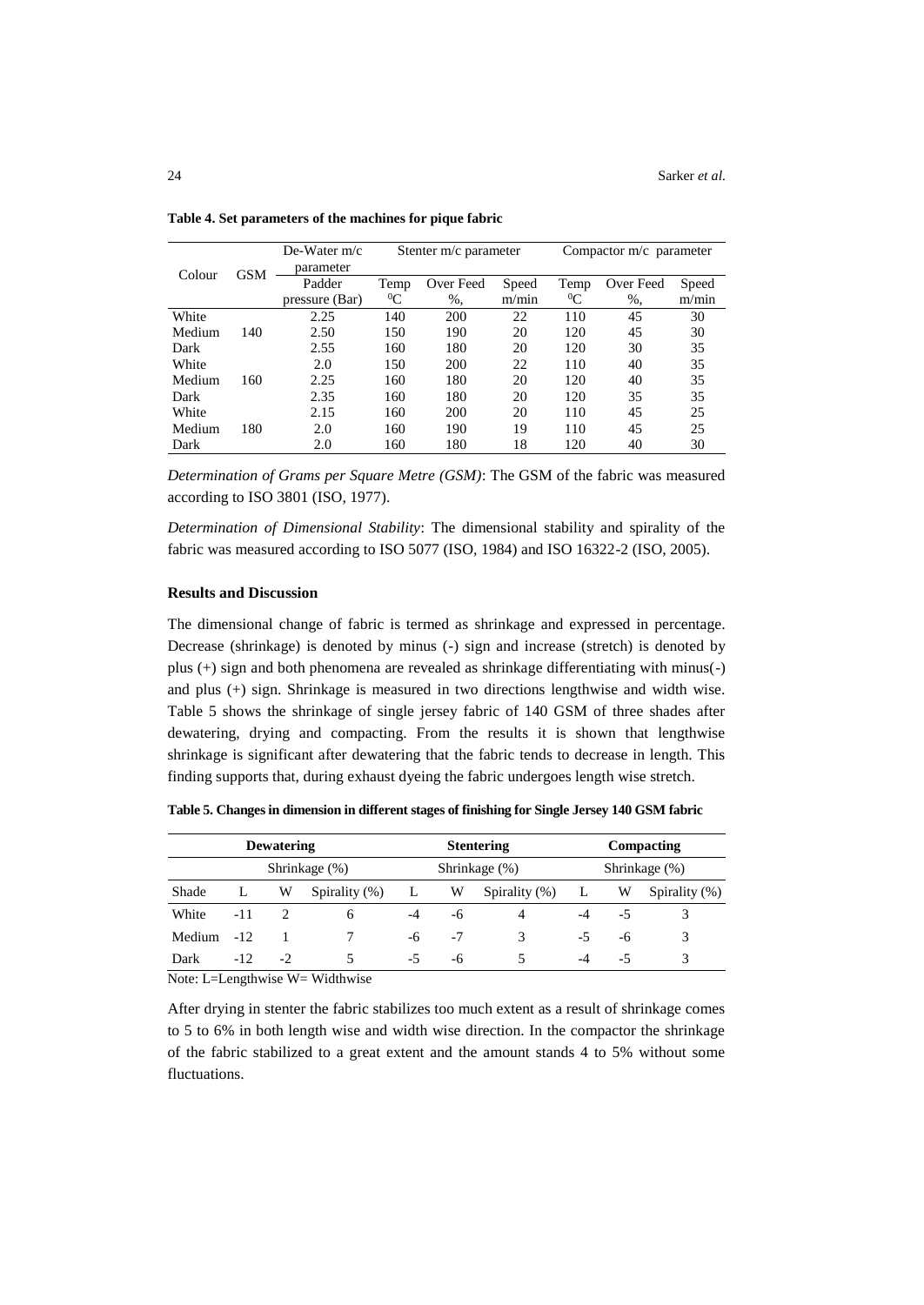

 **Fig. 1.** Change of GSM in different stages of finishing for S/J of 140 GSM.

Here, GD = GSM after Dewatering, GS = GSM after Stentering, GC = GSM after Compacting

The changes of GSM in different processes of finishing for S/J 140 GSM fabric for different shades are shown in Fig. 1. Moreover, in comparison with required GSM after dewatering it decreases 8 to 10 but after stentering and compacting it increases 14 to 15 from dewatering for each shade. The effect of stentering and compacting in dark color is approximately same but in white and medium color compacting shows a little bit good results than stentering.

|               | <b>Dewatering</b> |  |                                                                      |      |    | <b>Stentering</b> | Compacting    |    |  |  |
|---------------|-------------------|--|----------------------------------------------------------------------|------|----|-------------------|---------------|----|--|--|
| Shrinkage (%) |                   |  |                                                                      |      |    | Shrinkage (%)     | Shrinkage (%) |    |  |  |
| Shade         |                   |  | L W wise Spirality (%) L W wise Spirality (%) L W wise Spirality (%) |      |    |                   |               |    |  |  |
| White         | $-10$             |  |                                                                      | $-4$ | -6 | 4                 |               | -6 |  |  |
| Medium -11    |                   |  | 4                                                                    | -6   | -7 | 3                 | $-5$          | -5 |  |  |
| Dark          | $-11$             |  | 4                                                                    | -5   | -6 |                   | -4            | -6 |  |  |

**Table 6. Change in dimension in different stages of finishing for Single Jersey 160 gsm fabric**

The shrinkage of single jersey fabric of 160 and 180 GSM of three shades after dewatering, drying and compacting are given in table 6 and 7. The result revealed that the fabric tends to decrease in length due to lengthwise shrinkage (Table 6). After drying in stenter and compacting the fabric stabilize too much extent as same as 140 GSM single jersey fabric. But in case of table 7, both lengthwise and widthwise shrinkage is not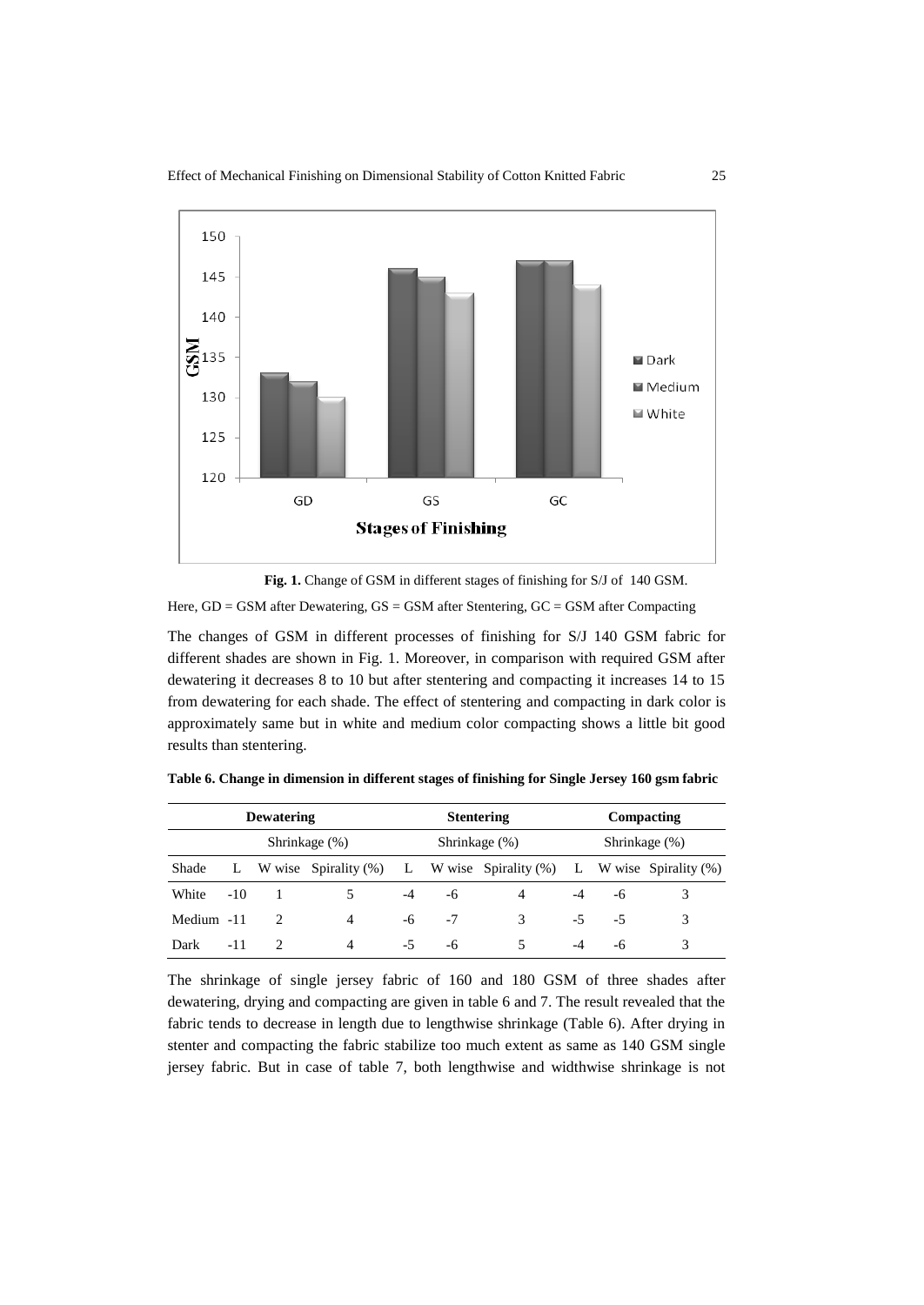

significant for white and medium shade. For dark shade it is same to 140 and 160 GSM fabrics.

**Fig. 2.** Change of GSM in different stages of finishing for S/J of 60 GSM.

The changes of GSM in different stages of finishing for S/J 160 and 180 GSM fabrics for different shades are shown in Fig. 2 and 3. The Fig. 2 shows that in comparison with required GSM, we observed that after dewatering it decreases10 to 12 in trends of shades dark to white. After stentering and compacting, GSM increases for each shade. This effect of increasing is significant for dark and medium color but 4 scales lower for white.

In case of Fig. 3 after dewatering fabric GSM are more than 20 scales lower than the target for all shades. After stentering the difference comes to 10 scales. After compacting we reach to the target for all shades.

|               | <b>Dewatering</b> |   |                             |      |      | <b>Stentering</b> | Compacting    |                |                |  |
|---------------|-------------------|---|-----------------------------|------|------|-------------------|---------------|----------------|----------------|--|
| Shrinkage (%) |                   |   |                             |      |      | Shrinkage (%)     | Shrinkage (%) |                |                |  |
| Shade         |                   | W | Spirality $(\%)$            | L    | W    | Spirality $(\%)$  | L             | W              | Spirality (%)  |  |
| White         | $-7$              | 3 | 3                           | $-5$ | 3    | 3                 | -6            | $-2$           |                |  |
| Medium        | -8                | 5 | 4                           | $-4$ | -6   | 3                 | -5            | 3              |                |  |
| Dark          | $-10$             | 6 | $\mathcal{D}_{\mathcal{A}}$ | $-7$ | $-3$ | 3                 | $-3$          | $\overline{4}$ | $\mathfrak{D}$ |  |

**Table 7. Change in dimension in different stages of finishing for Single Jersey 180 GSM fabric**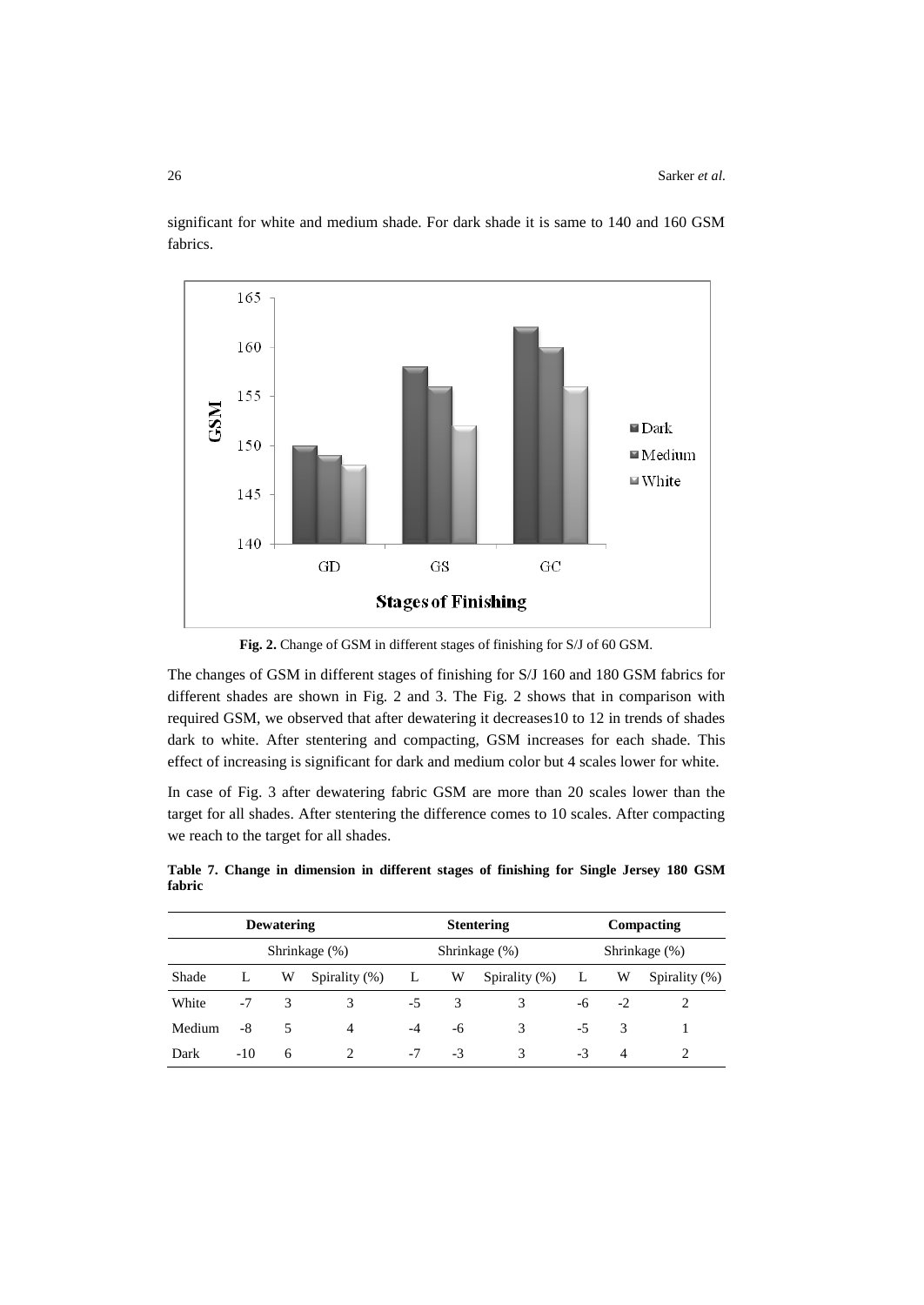

**Fig. 3.** Change of GSM in different stages of finishing for S/J of 180 GSM.

The shrinkage of (1x1) Rib fabric of 200 GSM of three shades after dewatering, stentering and compacting are shown in Table 8. From the results it is shown that lengthwise shrinkage is more after dewatering that the fabric tends to decrease in length and widthwise shrinkage is more after stentering that the fabric tends to decrease in width. But after compacting the shrinkage comes 3% in lengthwise and 4 to 5% in widthwise which is within limit.

|        | <b>Dewatering</b> |               |               |    |               | <b>Stentering</b> | Compacting |      |               |  |
|--------|-------------------|---------------|---------------|----|---------------|-------------------|------------|------|---------------|--|
|        |                   | Shrinkage (%) |               |    | Shrinkage (%) | Shrinkage (%)     |            |      |               |  |
| Shade  |                   | W             | Spirality (%) | L  | W             | Spirality (%)     |            | W    | Spirality (%) |  |
| White  | $-12$             |               | 0             | -5 | $-7$          | $\Omega$          | -3         | -5   | $\theta$      |  |
| Medium | $-13$             | 2             | 0             | -4 | -8            | $\Omega$          | $-3$       | -5   | $\theta$      |  |
| Dark   | $-12.$            |               | 0             | -4 | -7            | 0                 | $-3$       | $-4$ | $\theta$      |  |

**Table 8. Change in dimension in different stages of finishing for (1x1) Rib 200 GSM fabric**

So, it is said that compacting is very useful for 200 GSM (1x1) Rib fabric for getting required dimension. Fig. 4 shows the change of GSM for (1x1) Rib 200 GSM fabric for different shades and different stages of finishing. We observed in the result after dewatering and stentering GSM decreases 8 to 10 for three shades. After compacting in case of white and dark shades it increases which is near to required but for medium shade it is 5 scales lower than target.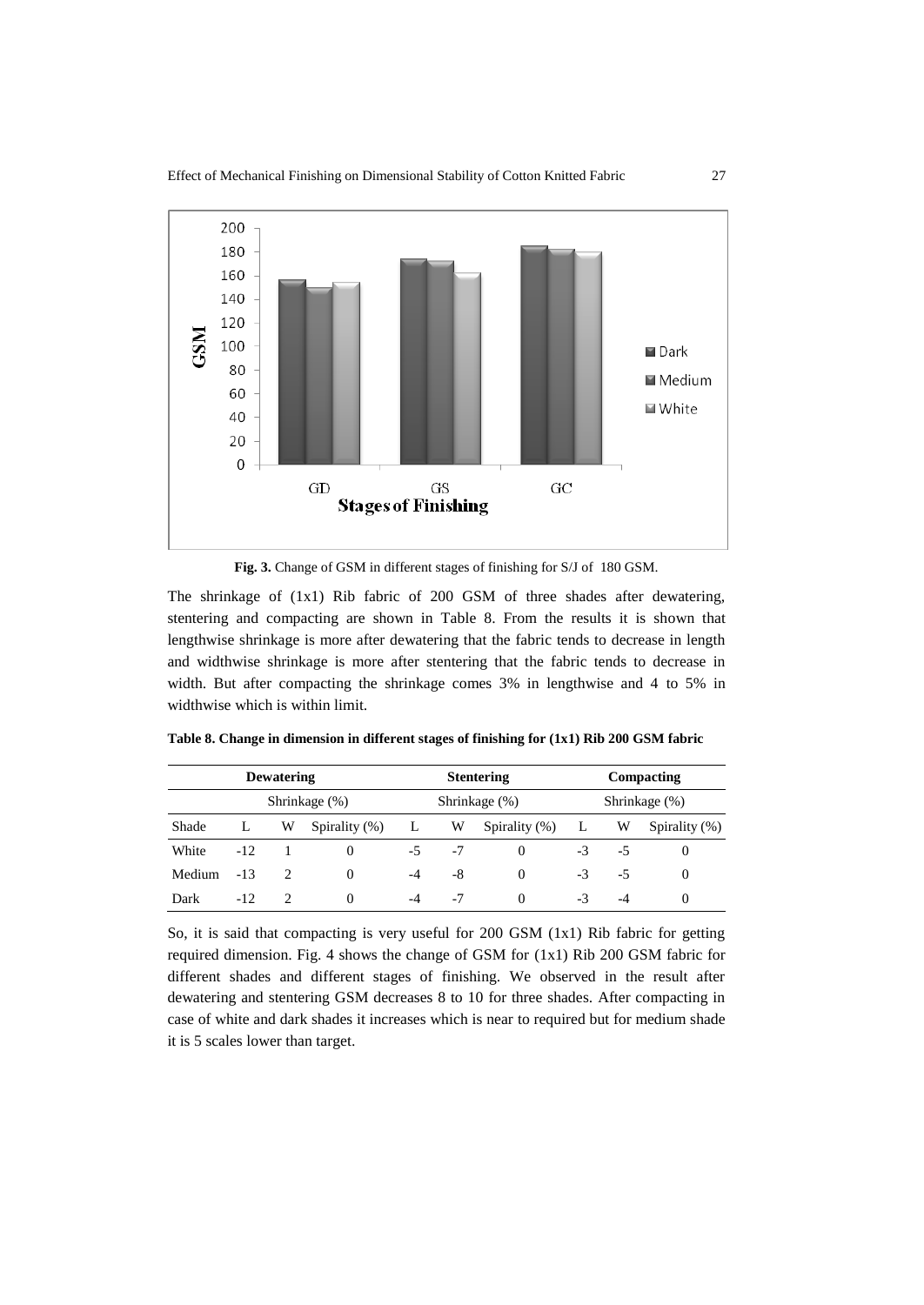

**Fig. 4.** Change of GSM in different stages of finishing for (1x1) Rib of 200 GSM.

|               |        | <b>Dewatering</b> |                  |              |    | <b>Stentering</b> | Compacting    |    |               |  |
|---------------|--------|-------------------|------------------|--------------|----|-------------------|---------------|----|---------------|--|
| Shrinkage (%) |        |                   |                  |              |    | Shrinkage (%)     | Shrinkage (%) |    |               |  |
| Shade         | L      | W                 | Spirality $(\%)$ | $\mathbf{L}$ | W  | Spirality $(\%)$  | L.            | W  | Spirality (%) |  |
| White         | $-14$  | 4                 |                  | -4           | -8 |                   | $-4$          | -4 |               |  |
| Medium        | $-14$  | 4                 |                  | -5           | -9 |                   | $-4$          | -5 |               |  |
| Dark          | $-1.5$ | ጎ                 |                  | $-5$         | -8 |                   | -4            | -5 |               |  |

**Table 9. Change in dimension in different stages of finishing for (1x1) Rib 220 GSM fabric**

Table 9 and Table 10 show the shrinkage of (1x1) Rib fabric of 220 and 240 GSM of three shades after finishing. From the results it is shown that for both fabrics lengthwise shrinkage is significant after dewatering and widthwise shrinkage is more after stentering that the fabric tends to decrease in length and width. But after compacting the shrinkage comes 4% in lengthwise and 4 to 5% in widthwise for 220 GSM and 3 to 4% in lengthwise and 5 to 6% in widthwise for 240 GSM which is in acceptance level.

**Table 10. Change in dimension in different stages of finishing for (1x1) Rib 240 GSM fabric**

|        | <b>Dewatering</b> |               |                  |      |               | <b>Stentering</b> | Compacting |    |               |  |
|--------|-------------------|---------------|------------------|------|---------------|-------------------|------------|----|---------------|--|
|        |                   | Shrinkage (%) |                  |      | Shrinkage (%) | Shrinkage (%)     |            |    |               |  |
| Shade  | L                 | W             | Spirality $(\%)$ | L    | W             | Spirality $(\%)$  | ┺          | W  | Spirality (%) |  |
| White  | $-14$             |               |                  | -6   | $-2$          |                   | $-4$       | -5 |               |  |
| Medium | $-13$             |               |                  | $-5$ | -8            |                   | -3         | -6 |               |  |
| Dark   | $-14$             |               |                  | -4   | -8            |                   | -3         | -5 |               |  |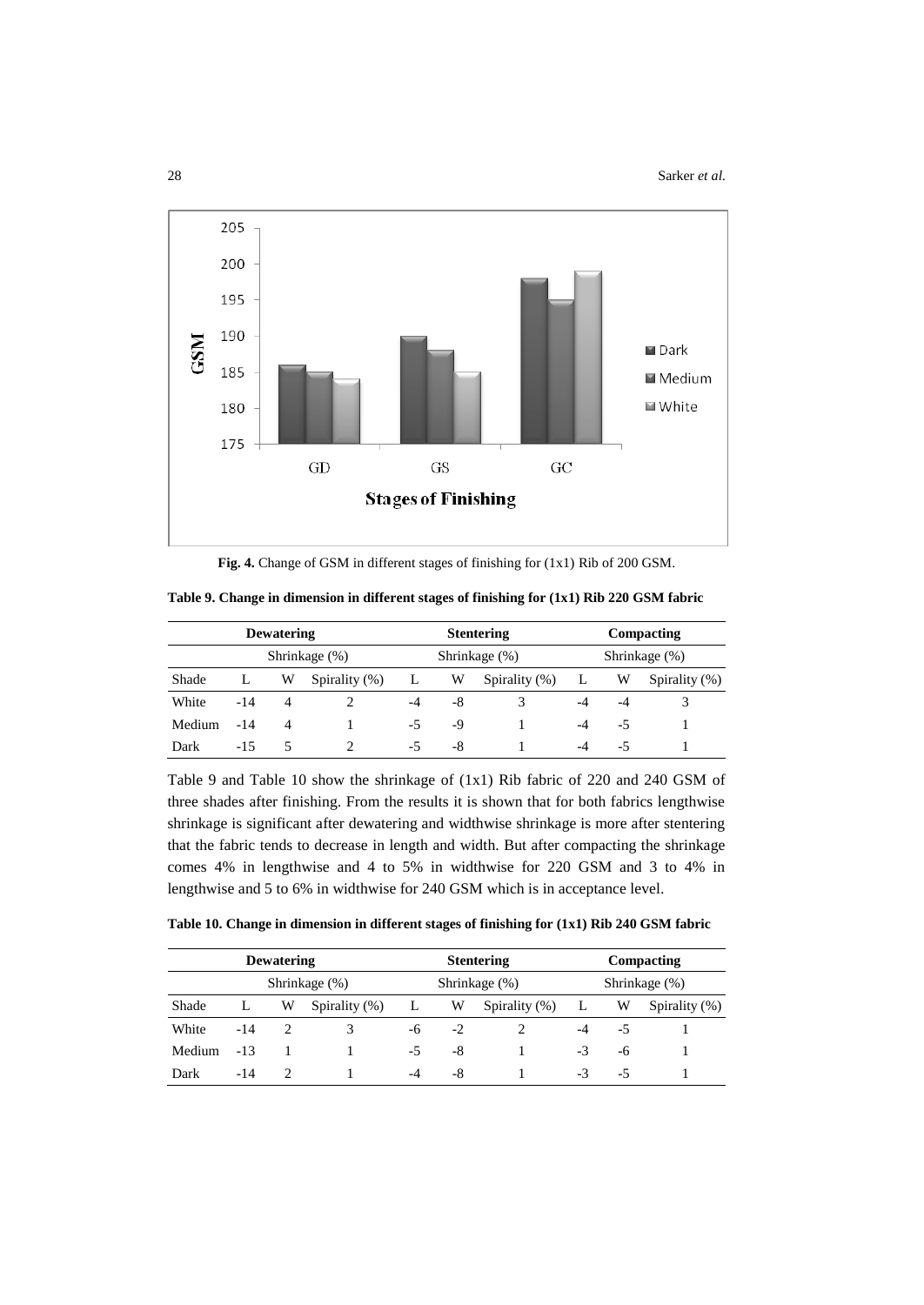

**Fig. 5.** Change of GSM in different stages of finishing for (1x1) Rib of 220 GSM.

The changes of GSM in different processes of finishing for 220 and 240 GSM of (1x1) Rib fabric for different shades are found in Fig. 5 and 6. From the charts it is shown that in case of 220 GSM fabrics, GSM gradually increased after dewatering, stentering and compacting and reached into 5 scales higher than required except white shade. For white shade it is 5 scales lower than required value. But in case of 240 GSM fabrics stentering has negative effects on it for every shade. The GSM found after dewatering, stentering and compacting are almost lower than required value but good results are obtained after compacting which is very near to required value.



**Fig. 6.** Changes of GSM in different stages of finishing for (1x1) Rib of 240 GSM.

The table 11 shows the shrinkage of Pique fabric of 140 GSM of three shades after dewatering, stentering and compacting. From the results we observed that lengthwise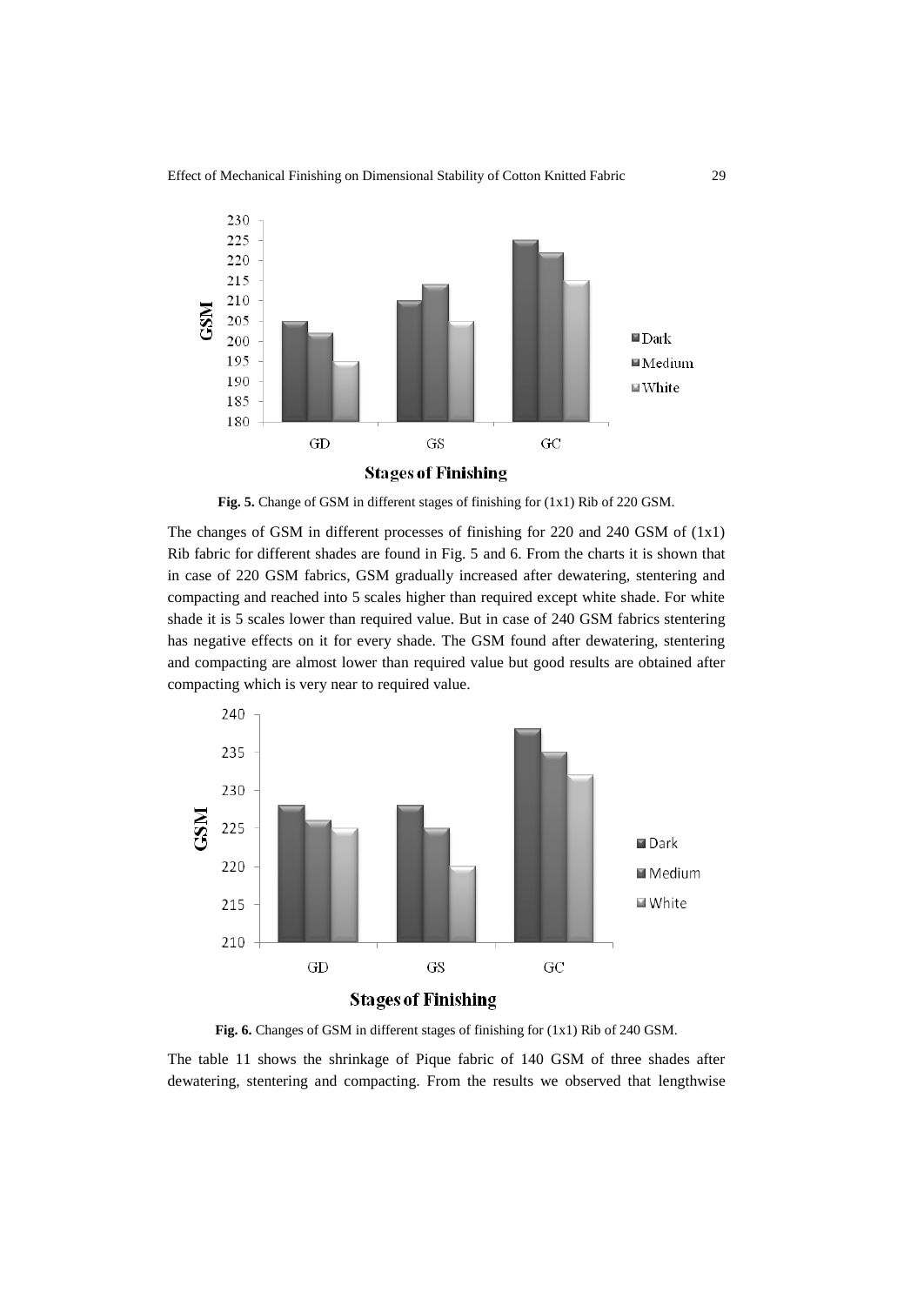shrinkage is more after dewatering and widthwise shrinkage is more after stentering. But after compacting the shrinkage comes 4 to 5% in lengthwise and 6 to 7% in widthwise.



**Table 11. Change in dimension in different stages of finishing for Pique 140 GSM fabric**

**Fig. 7.** Change of GSM in different stages of finishing for Pique 140 of GSM.

The GSM changes in different processes of finishing for Pique 140 GSM fabric for different shades are shown in Fig. 7. In comparison with required value after dewatering GSM decreases 18 to 12 in trends of white to dark shades but after stentering each shade has reached at target and after compacting it increases approximately 5 from target GSM for each shades. The effect of stentering and compacting in every color is same.

**Table 12. Change in dimension in different stages of finishing for Pique 160 GSM fabric**

|               | <b>Dewatering</b> |                |               |    |    | <b>Stentering</b> | Compacting    |    |               |  |
|---------------|-------------------|----------------|---------------|----|----|-------------------|---------------|----|---------------|--|
| Shrinkage (%) |                   |                |               |    |    | Shrinkage (%)     | Shrinkage (%) |    |               |  |
| Shade         | L                 | W              | Spirality (%) | L  | W  | Spirality (%)     | L             | W  | Spirality (%) |  |
| White         | $-14$             | 4              |               | -6 | -8 | $\theta$          | -5            | -6 |               |  |
| Medium        | $-14$             | 4              |               | -4 | -8 | $\theta$          | -4            | -6 | $\theta$      |  |
| Dark          | $-13$             | $\overline{4}$ | 0             | -6 | -8 | $\theta$          | -5            | -6 |               |  |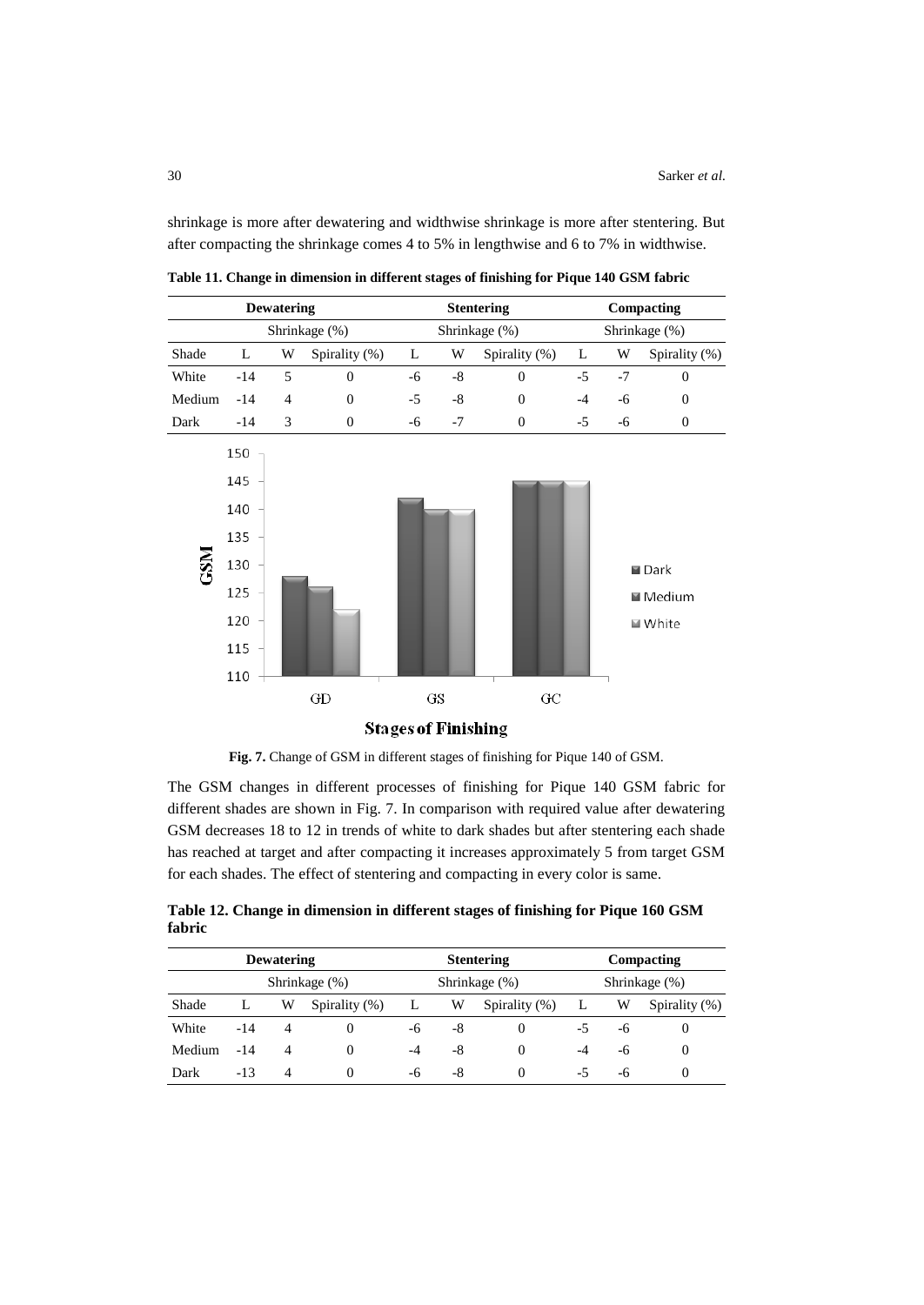The lengthwise shrinkage is significant after dewatering and widthwise shrinkage is more after stentering (Table 12 and 13). The results are for Pique fabric of 160 and 180 GSM of three shades after finishing. But after compacting the shrinkage comes 4 to 5% in lengthwise for both fabrics and in widthwise 6% for 160 GSM and 4 to 6% for 180 GSM fabrics.



**Fig. 8.** Change of GSM in different stages of finishing for Pique of 160 GSM.

| <b>Dewatering</b> |               |                |               | <b>Stentering</b> |    |                  | Compacting    |    |               |
|-------------------|---------------|----------------|---------------|-------------------|----|------------------|---------------|----|---------------|
|                   | Shrinkage (%) |                |               | Shrinkage (%)     |    |                  | Shrinkage (%) |    |               |
| Shade             | L             | W              | Spirality (%) |                   | W  | Spirality $(\%)$ |               | W  | Spirality (%) |
| White             | $-13$         | $\overline{A}$ |               | $-5$              | -8 |                  | $-4$          | -6 | $\theta$      |
| Medium            | $-13$         | 4              | 0             | $-5$              | -8 | $\theta$         | $-4$          | -6 | $\theta$      |
| Dark              | $-14$         | 3              | 0             | -4                | -7 | $\theta$         | -5            | -4 | $\theta$      |

**Table 13. Change in dimension in different stages of finishing for Pique 180 GSM fabric**

The GSM changes in different processes of finishing for Pique 160 and 180 GSM fabrics for different shades are given in Fig 8 and 9. The Fig. 8 stated that stentering has negative effects on GSM for white and dark shades but good for medium shade. GSM after dewatering is 12 to 8 in trends of white to dark lower than required value but good results are obtained after compacting which is reached at target. But Fig. 9 shows that in comparison with required GSM after dewatering it decreases 11 to 8 in trends of white to dark shades. Stentering has no effect on white and medium color but a little good for dark color. Good results are obtained after compacting for every shade.